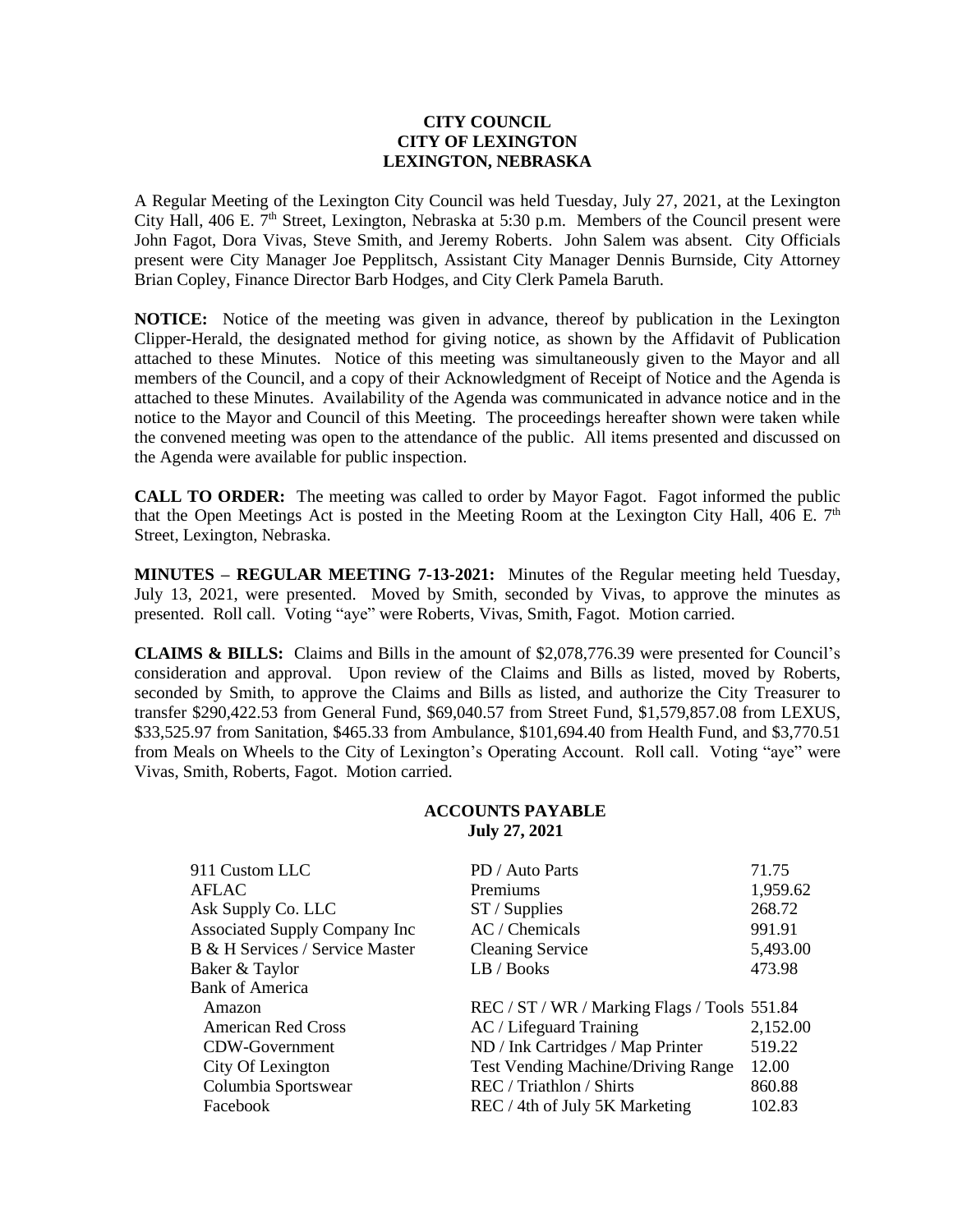| Galco                                                                    | WWTP / Parts / Power Supply                   | 134.58       |
|--------------------------------------------------------------------------|-----------------------------------------------|--------------|
| Nebraska Forest Service                                                  | CC / Tree Board / Webinar                     | 40.00        |
| Nebraska Water Environment Assn                                          | Conference/Continuing Education/Philippi90.00 |              |
| Sprinkler Warehouse                                                      | PK / Sprinkler Parts                          | 179.12       |
| <b>United States Postal Service</b>                                      | WR / Postage                                  | 252.00       |
| Bauer Built Tire & Service                                               | PK / ST / Tire Repairs                        | 127.88       |
| Bowen, Nicholas / Change Clothing                                        | REC / Screen-printing / Triathlon             | 270.00       |
| Beverly Bogle Louthan PC                                                 | Professional Fees                             | 1,200.00     |
| Cash-Wa Distributing                                                     | AC / MOW / Food & Supplies                    | 1,199.12     |
| Cengage Learning                                                         | LB / Books                                    | 196.72       |
| Central States Aggregate LLC                                             | PK / Crushed Rock / Plum Creek Park           | 2,028.00     |
| Chavez de Florez, Blanca E                                               | Electric Rebate                               | 2,700.00     |
| <b>Chesterman Company</b>                                                | AC / Beverages                                | 184.00       |
| <b>Country Partners Cooperative</b>                                      | PK / ST / Herbicide                           | 332.48       |
| Cummins Inc                                                              | WWTP / Equipment Maintenance                  | 542.18       |
| Davis Energy Inc                                                         | FD / ST / Fuel / Fuel Purchase                | 5,705.34     |
| Demco                                                                    | $LB /$ Supplies                               | 638.25       |
| Downey Drilling Inc                                                      | Well 16/Rec Complex Irrigation Well/Reps      | 12,842.32    |
| Eakes Inc                                                                | ST / Copier Expense                           | 210.87       |
| General Traffic Controls Inc                                             | EL / Traffic Signal Equipment                 | 184.00       |
| <b>Hach Company</b>                                                      | WWTP / Lab Supplies                           | 148.37       |
| <b>Health Claims</b>                                                     | Claims                                        | 77,958.61    |
| Hiland Dairy Foods Company LLC                                           | <b>MOW</b> / Dairy Products                   | 154.62       |
| Holbein, Dahlas                                                          | AMB/FD/Maintenance/Fueling/Cleaning1,500.00   |              |
| Homeier Ventures LLC/Bobs True Value PK / WWTP / Parts / Supplies        |                                               | 24.73        |
| <b>IGS ORIX Solar I</b>                                                  | <b>Solar Power Purchase</b>                   | 57,781.75    |
| IIMC/International Institute of Municipal Clerks CM/Membership/Baruth, P |                                               | 200.00       |
| KBC Inc / Johnstone Supply                                               | ND / OC / Pleated Filters                     | 350.80       |
| Landmark Implement Inc/Lexington NE PK / Grasshopper 900D Mower          |                                               | 23,900.00    |
| <b>LEXUS</b>                                                             | Utilities                                     | 55,085.88    |
| Lexington Health Fund                                                    | Self-Funding                                  | 43,382.92    |
| Lopez-Gomez, Laureano                                                    | <b>Electric Rebate</b>                        | 1,050.00     |
| Mead Holding Co Inc/Mead Lumber                                          | PK / WWTP / Hardware / Supplies               | 86.20        |
| Meader, Justin / GPM                                                     | WWTP / Annual Calibration Service             | 618.00       |
| Micromarketing LLC                                                       | LB / Books                                    | 367.91       |
| Municipal Supply Inc                                                     | PK / WR / Parts                               | 2,204.44     |
| Nebraska Public Power District                                           | O & M                                         | 153,066.16   |
|                                                                          | Power Purchase                                | 1,043,303.51 |
| Nebraskaland Tire Inc                                                    | ST / WR / Repairs                             | 372.23       |
| <b>OCLC</b> Inc                                                          | LB/Cataloging/Metadata/Worldshare             | 146.86       |
| Odeys Inc                                                                | AC / Parts                                    | 152.66       |
| O'Hanlon Seed Inc                                                        | CEM / Grass Seed                              | 1,209.45     |
| O'Reilly Auto Enterprises LLC                                            | CEM / ST / Equipment Parts / Tools            | 58.39        |
| Polydine Inc                                                             | WWTP / Dewatering Polymer                     | 2,852.00     |
| Paulsen Inc                                                              | ST / WR / Limestone / Road Gravel             | 7,095.19     |
| Principal                                                                | <b>Dental Premium</b>                         | 3,419.55     |
| Quadient Finance USA Inc                                                 | Postage                                       | 3,000.00     |
| Ramos, Saul/Saul Ramos Construction                                      | <b>Construction/St Ann's East Addition</b>    | 94,052.00    |
| Region 12 American Backflow Prevention Assn WR / Conference / Landa, L   |                                               | 85.00        |
| <b>RYDE</b> Transit                                                      | GGC / April-June 2021 Riders                  | 104.00       |
| S & W Auto Parts Company                                                 | FD / WWTP / Parts / Supplies                  | 106.34       |
|                                                                          |                                               |              |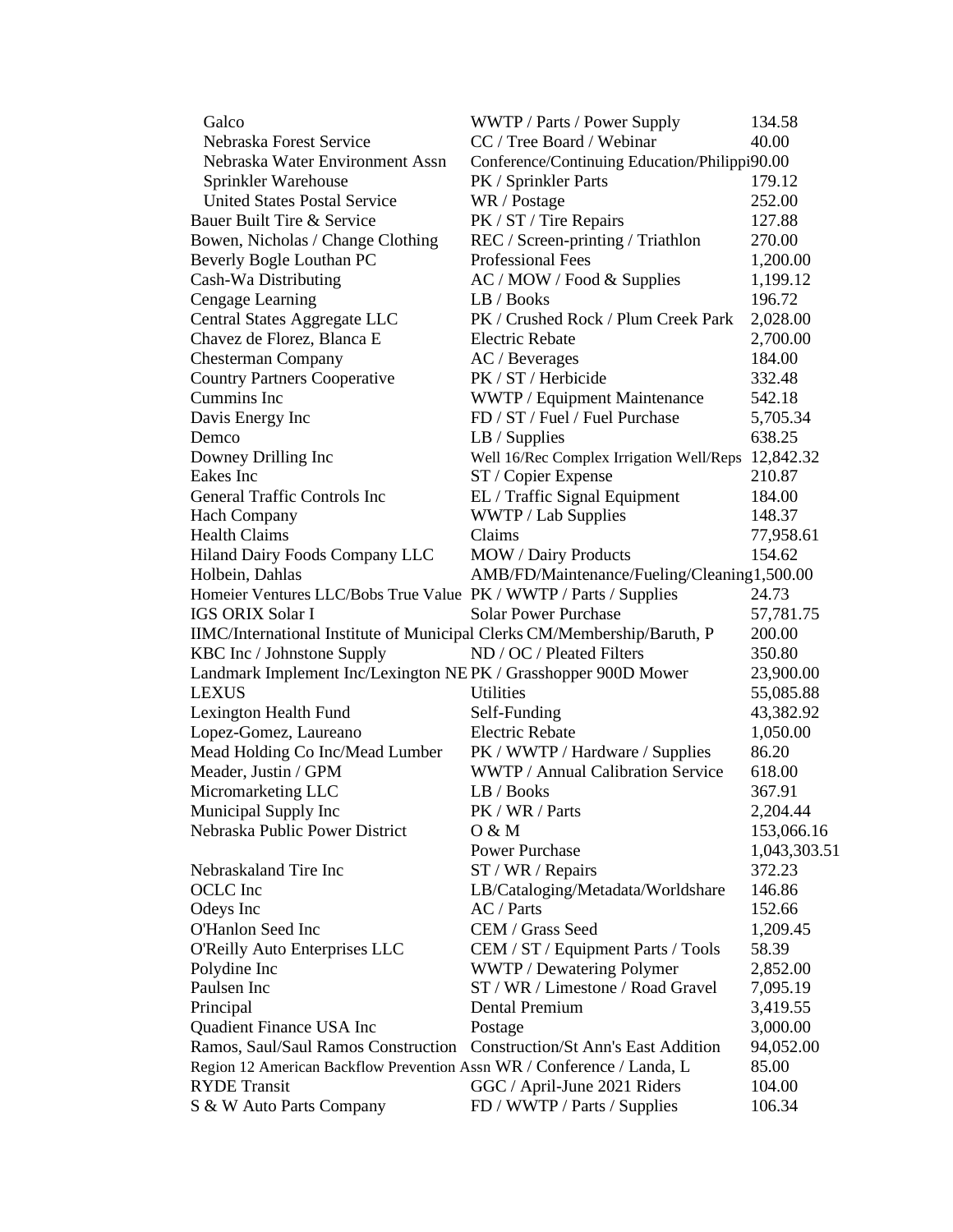| Salem, Joe                                                      | <b>Electric Rebate</b>                                                        | 100.00     |
|-----------------------------------------------------------------|-------------------------------------------------------------------------------|------------|
| <b>Standard Insurance Company</b>                               | Life Insurance Premiums                                                       | 1,010.63   |
| State of NE/Public Health Environmental Lab                     | WR / Testing                                                                  | 150.00     |
| <b>TASC</b>                                                     | <b>Administration Fees</b>                                                    | 187.21     |
| Thornburg, Larry                                                | <b>Electric Rebate</b>                                                        | 1,875.00   |
| TO Haas LLC                                                     | ST/WR/Equipment Tires/Tire Repairs                                            | 327.57     |
| <b>Tyler Technologies</b>                                       | EL/Maintenance Fees/Transaction Fees 6,860.16                                 |            |
|                                                                 | U Save Pharmacy/Business Equipment AMB/DS/EL/FD/LB/ST/Supplies/Postage 369.06 |            |
| <b>US Foods</b>                                                 | MOW / Food & Supplies                                                         | 751.58     |
| <b>Verizon Wireless</b>                                         | <b>Cellular Service</b>                                                       | 370.30     |
| Village Cleaners Inc                                            | GGC / Janitorial Supplies                                                     | 58.12      |
| Vitito, Dale/Jack's Uniforms&Equipment PD / Auto Parts          |                                                                               | 556.89     |
| VSP / Vision Service Plan                                       | <b>Vision Premium</b>                                                         | 1,051.02   |
| <b>Associated Supply Company Inc</b>                            | AC / Pool Chemicals                                                           | 15,689.68  |
| B & H Services / Service Master                                 | <b>Cleaning Service</b>                                                       | 93.31      |
| Baker & Taylor                                                  | LB / Books                                                                    | 56.19      |
| Bauer Built Tire & Service                                      | CEM / PK / Tire Repairs / Tires                                               | 704.67     |
| <b>Border States Industries Inc</b>                             | EL / Meters Seals                                                             | 1,178.21   |
| Cash-Wa Distributing                                            | MOW / Food & Supplies                                                         | 1,181.02   |
| City of Lexington                                               | <b>Utility Franchise Fees</b>                                                 | 105,612.13 |
| <b>Country Partners Cooperative</b>                             | PK / Herbicide                                                                | 282.13     |
| Dan's Sanitation                                                | <b>Sanitation Fees</b>                                                        | 33,525.97  |
| Electrical Engineering & Equipment Co PK / Parts                |                                                                               | 21.01      |
| Fagot Refrigeration & Electric Inc                              | AC / GGC / Service Calls / Repairs                                            | 160.50     |
| <b>Health Claims</b>                                            | Claims                                                                        | 21,588.96  |
| Hiland Dairy Foods Company LLC                                  | MOW / Dairy Products                                                          | 152.18     |
| <b>History Nebraska</b>                                         | LB / Annual Subscription                                                      | 35.00      |
| Lexington City Payroll Account                                  |                                                                               |            |
| Payroll                                                         | Wages                                                                         | 190,783.81 |
| Social Security                                                 | Employer Portion / FICA Med                                                   | 14,315.19  |
| Union Bank & Trust                                              | <b>Employer Portion / Pension</b>                                             | 4,974.85   |
| Union Bank & Trust                                              | <b>Police Pension</b>                                                         | 3,101.97   |
| <b>ICMA</b>                                                     | <b>City Manager Pension</b>                                                   | 951.23     |
| Lexington Health Fund                                           | Self-Funding                                                                  | 43,382.92  |
| <b>Lincoln Winwater Works Company</b>                           | WR / Fire Hydrant Meters                                                      | 1,391.00   |
| Lindens Plumbing&Septic Tank Service LB / Repairs               |                                                                               | 97.50      |
| McCormack Distributing Company Inc GGC / Equipment Maintenance  |                                                                               | 363.02     |
| Mead Holding Company /Mead Lumber PK / WWTP / Hardware / Lumber |                                                                               | 60.34      |
| <b>O'Reilly Auto Enterprises LLC</b>                            | $ST /$ Supplies                                                               | 53.88      |
| Rose Holdings Inc                                               | ST / Sweeper Repairs / Parts                                                  | 1,530.55   |
| S & W Auto Parts Company                                        | CEM / PK / ST / Parts / Supplies                                              | 34.39      |
| TL Sund Constructors Inc                                        | PD / Replace South Door                                                       | 4,985.00   |
| TO Haas LLC                                                     | ST / Tire Repairs                                                             | 193.28     |
| <b>US</b> Foods                                                 | MOW / Food & Supplies                                                         | 448.62     |
| Walmart                                                         | AC/DS/LB/PD/PK/ST/WWTP/Supplies 574.16                                        |            |
| <b>YMCA</b> of the Prairie                                      | <b>Fitness Memberships</b>                                                    | 1,234.00   |
|                                                                 |                                                                               |            |
|                                                                 | <b>TOTAL CLAIMS:</b><br>2,078,776.39                                          |            |

**FINANCIAL REPORT:** Moved by Vivas, seconded by Roberts, to accept the financial report for June 2021. Roll call. Voting "aye" were Smith, Roberts, Vivas, Fagot. Motion carried.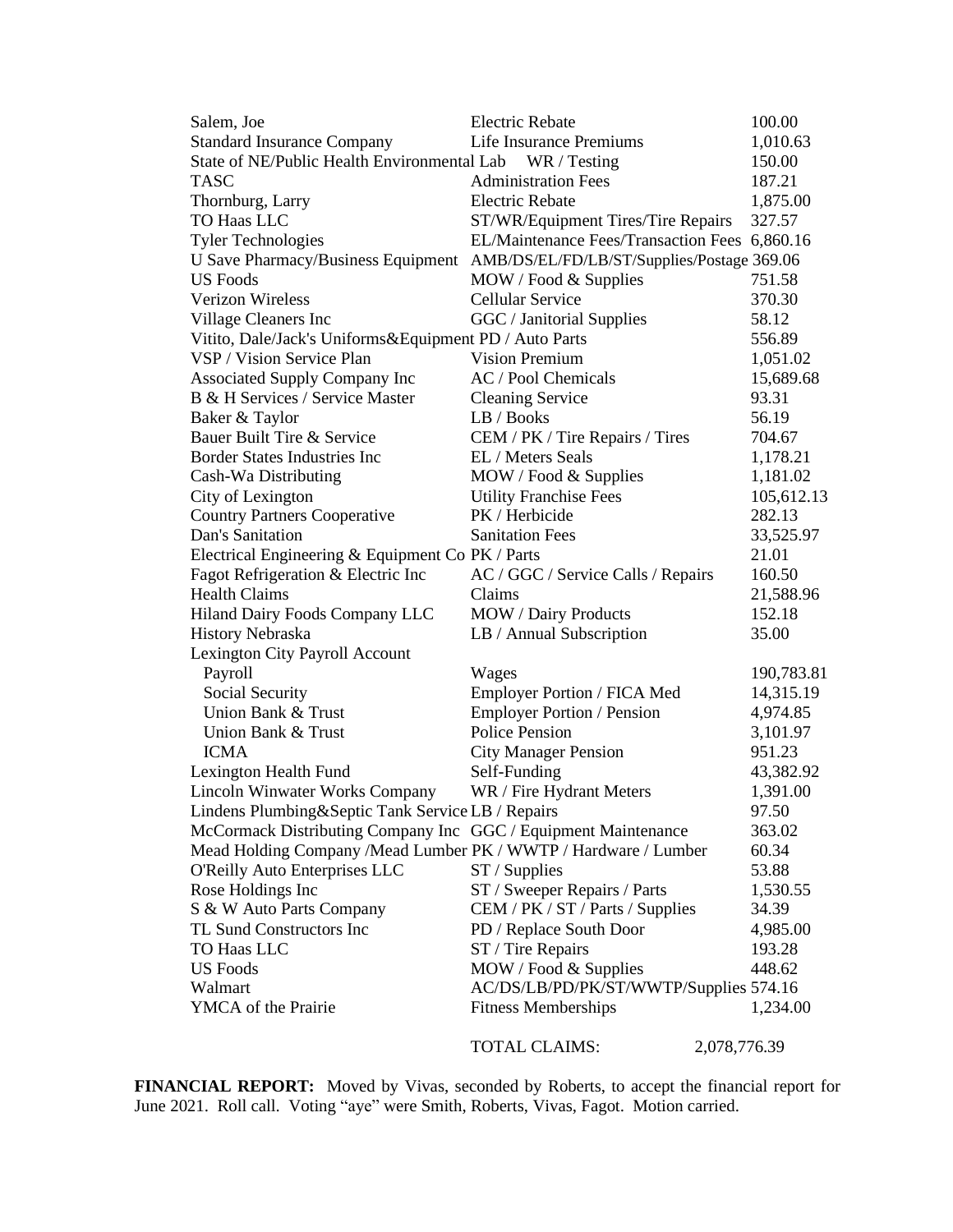**PUBLIC COMMENTS:** Donna Soflin and Sandy Goodrich appeared before the Council to submit concerns about storm water management within the housing development and trail construction adjacent to their properties on Liberty Drive.

**RESOLUTION:** Resolution No. 2021-18 was presented. Pepplitsch explained the scattered sites would be conveyed to the Community Development Agency for future housing development. Following discussion, moved by Roberts, seconded by Smith, to approve Resolution 2021-18. Roll call. Voting "aye" were Vivas, Smith, Roberts, Fagot. Motion carried.

## **RESOLUTION NO. 2021- 18**

WHEREAS, the City of Lexington owns certain real estate for the purpose of residential development; and

WHEREAS, the Community Development Agency of Lexington, Nebraska is preparing a redevelopment project involving the same real estate, and it is in the best interest of the City to aid and cooperate in the planning, undertaking and carrying out of said redevelopment project by transferring title to said real estate to the Community Development Agency.

BE IT THEREFORE RESOLVED BY THE MAYOR AND COUNCIL OF THE CITY OF LEXINGTON, NEBRASKA, as follows:

That the City Manager is hereby directed and authorized on behalf of the City of Lexington, to execute a Deed, transferring to the Community Development Agency of Lexington, Nebraska, the following described real estate, to-wit:

The South 70 feet of Lots 17 and 18, Block 4, in Ervin's Subdivision of the North Half of the West Half of the Northwest Quarter of Section 8, Township 9 North, Range 21 West of the  $6<sup>th</sup>$  P.M., in the City of Lexington, Dawson County, Nebraska; and

The East 3 feet of the North 97 feet of Lot 4, and all of Lot 3, Block 22, in MacColl and Leflang's Second Addition to the Original Town of Plum Creek, now City of Lexington, Dawson County, Nebraska; and

The West 195.9 Feet of Lot 3, Block A, Kutz Park Addition to the City of Lexington, Dawson County, Nebraska; and

Lot 10, Block 5, John L. Mays Addition to the City of Lexington, Dawson County, Nebraska.

## **Passed and approved July 27, 2021**

**ORDINANCE:** Ordinance No. 2436 entitled "**AN ORDINANCE AUTHORIZING AND PROVIDING FOR THE ISSUANCE OF A COMBINED UTILITIES REVENUE BOND, 2021 SERIES, OF THE CITY OF LEXINGTON, NEBRASKA, IN THE AGGREGATE PRINCIPAL AMOUNT OF NOT TO EXCEED TEN MILLION THREE HUNDRED FIVE THOUSAND DOLLARS (\$10,305,000) IN THE FORM OF A PROMISSORY NOTE ISSUED TO EVIDENCE INDEBTEDNESS TO THE NEBRASKA DEPARTMENT OF ENVIRONMENT**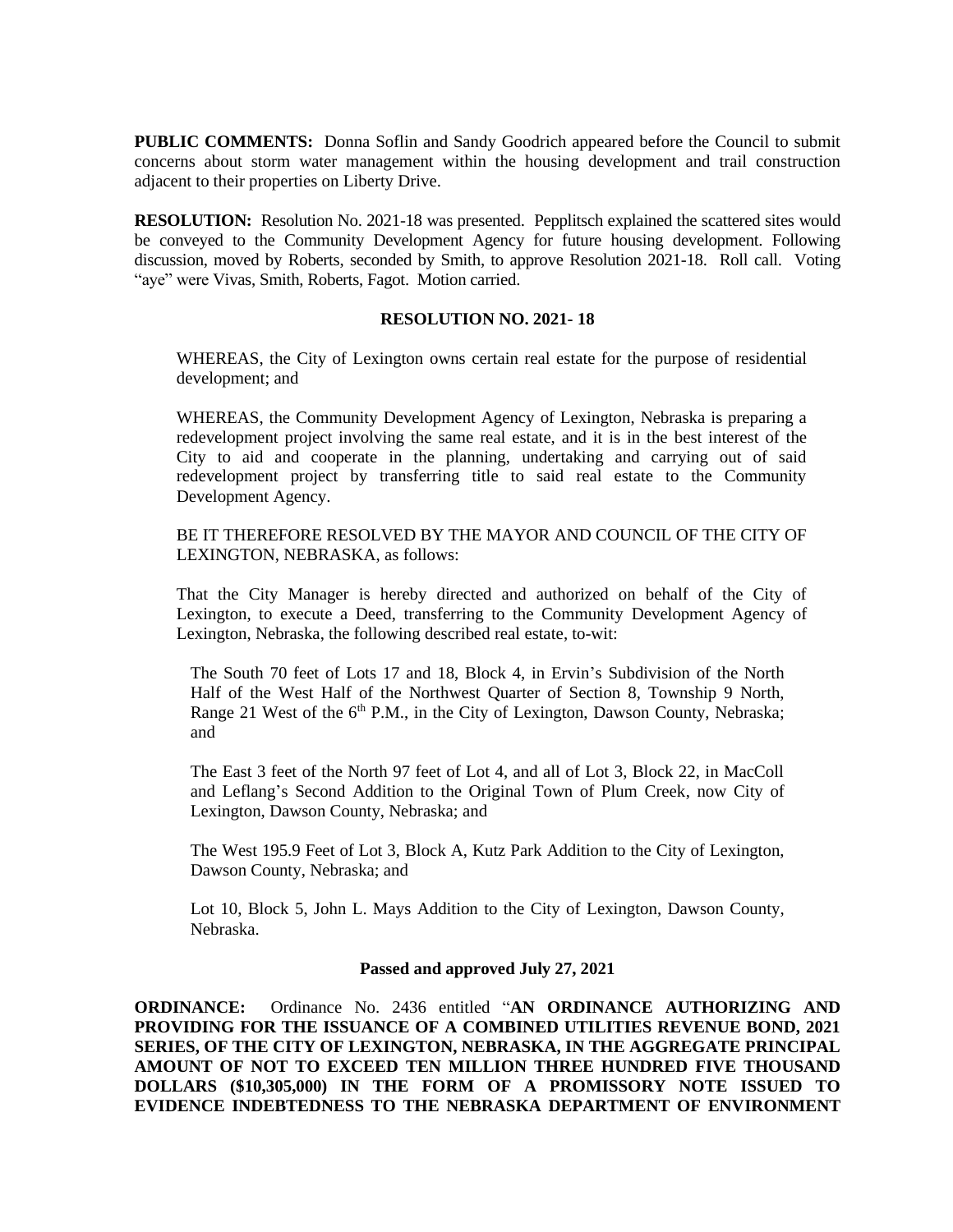**AND ENERGY; APPROVING THE FORM OF SAID BOND (ISSUED AS A SINGLE PROMISSORY NOTE) AND RELATED LOAN AGREEMENT; DIRECTING THE APPLICATION OF THE PROCEEDS OF SAID BOND; PRESCRIBING THE FORM AND CERTAIN TERMS AND DETAILS OF SAID BOND AND AUTHORIZING THE OFFICERS OF THE CITY TO SET CERTAIN TERMS AND DETAILS OF SAID BONDS; PLEDGING AND HYPOTHECATING THE REVENUE AND EARNINGS OF THE SEWER, WATER AND ELECTRIC SYSTEMS OWNED BY THE CITY FOR THE PAYMENT OF SAID BONDS AND INTEREST THEREON; ESTABLISHING THE TERMS UPON WHICH ADDITIONAL BONDS OF EQUAL LIEN UPON REVENUES MAY BE ISSUED; PROVIDING FOR THE ISSUANCE AND SALE OF SAID BOND; AUTHORIZING THE DELIVERY OF SAID BOND TO THE NEBRASKA DEPARTMENT OF ENVIRONMENT AND ENERGY; DETERMINING THAT INTEREST ON SAID BOND SHALL NOT BE EXCLUDABLE FROM GROSS INCOME FOR PURPOSES OF FEDERAL INCOME TAXATION; PROVIDING FOR THE DISPOSITION OF THE PROCEEDS OF SAID BOND AND ORDERING THE ORDINANCE PUBLISHED IN PAMPHLET FORM."** was presented for Council consideration. Pepplitsch noted the funding is being utilized for the 2021 Wastewater Treatment Plant Facility Improvements project. Following discussion, moved by Vivas, seconded by Smith, to suspend the requirement of reading of an ordinance on three separate occasions. Roll call. Voting "aye" were Roberts, Smith, Vivas, Fagot. Motion carried.

Ordinance No. 2436 was presented on Final reading. Moved by Smith, seconded by Roberts, to approve Ordinance No. 2436 on final reading. Roll call. Voting "aye" were Vivas, Roberts, Smith, Fagot. Motion carried.

**MANAGER APPLICATION:** Pepplitsch presented a manager change application for Casey's General Store #1747 and Casey's General Store #2068 liquor licenses. Baruth noted this application is required due to area personnel changes for the Casey's stores. Moved by Roberts, seconded by Vivas, to recommend approval of the manager change application as presented. Roll call. Voting "aye" were Smith, Vivas, Roberts, Fagot. Motion carried.

**RESCHEDULE MEETING:** Moved by Smith, seconded by Roberts, to reschedule the regular council meeting on August 10 to Wednesday, August 11, 2021, at 5:30 p.m. to ensure a quorum of members. Roll call. Voting "aye" were Vivas, Roberts, Smith, Fagot. Motion carried.

**ROUNDTABLE DISCUSSION:** There were no items for discussion.

**ADJOURNMENT:** There being no further business to come before the Council, Fagot declared the meeting adjourned.

John Fagot, Mayor

Pamela Baruth, City Clerk

I, the undersigned City Clerk for the City of Lexington, Nebraska, hereby certify that all of the subjects included in the foregoing proceedings were contained in the Agenda for the meeting, kept continually current and available for public inspection at the office of the City Clerk during regular business hours prior to said meeting; that the Minutes of the Mayor and Council of the City of Lexington, Nebraska, from which the foregoing proceedings have been extracted were in written form and available for public inspection within ten working days and prior to the next convened meeting of said body; that all news media requesting notification concerning meeting of said body were provided